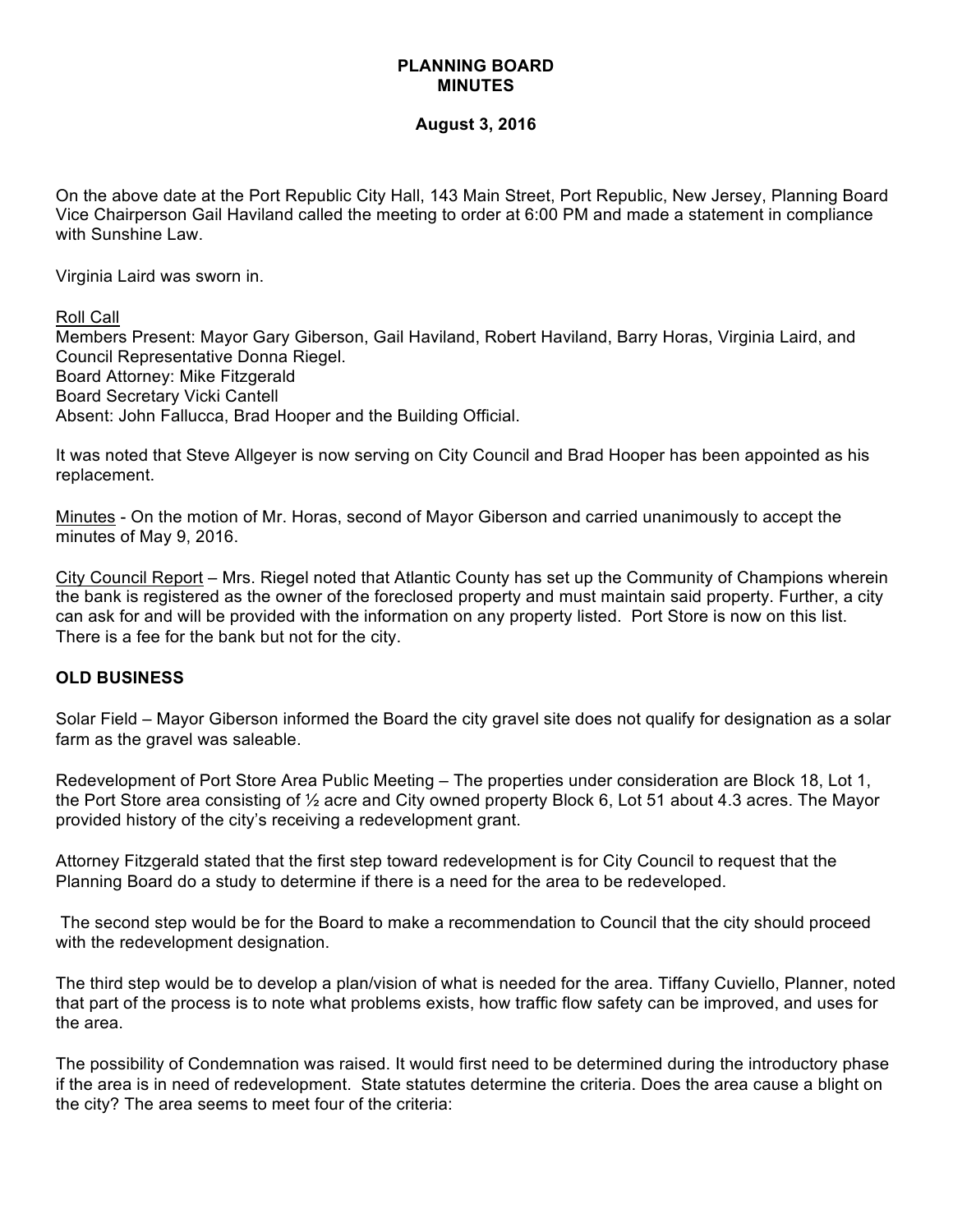# **Planning Board Meeting August 8, 2016**

- C. General building condition is deteriorating
- D. Land is owned by the city
- E. Condition is obsolete/unsanitary
- F. Lack of utilization

Ms. Cuviello provided the history of Port Store which appears to have been built around 1950 with additions made over the years but existing unchanged since the 50s. It is now owned by Acquired Capital and is presently only used by the Post Office with the store being closed. The conditions include asbestos siding which is falling off in places, there is roof damage, a staircase that is unsafe, not meeting standards and there have been no improvements made. There is a history of environmental issues. The underground storage tanks have been removed but incomplete. Soil, water and septic test would need to be done if property were to be considered for use. At present, area is considered unhealthy and a blight.

The city owned property was obtained in 1994 through a foreclosure tax lien. All building on the site were removed years ago. This property meets the criteria of unused for ten years or more.

Road improvements are needed to eliminate the negative impact. The parking of cars on the grass triangle was cited as an example of unsafe site line issues.

Mayor Giberson noted that the 4.3 acres of the city property does not include the County right-of-way. Mr. Fitzgerald noted that the County has expressed a willingness to work with the city.

The property is deteriorated and under-sized to function properly. The city did not and does not have any responsibility for maintenance of Port Store. It is the sole responsibility of the owner.

If, as suspected, the soil on this site is contaminated the remediation would need to be completed before it could be used. If it were to become open space it could be left as is. If there is a problem, redevelopment could aid in the sites clean up.

Public Comment: The meeting was opened to the public.

Jim Schroeder stated that the vision for the area appears good but expressed his concerns with having the public sector be involved. Ms. Cuviello stated that the private sector involvement would be ideal but that the existing store has many hurtles such as septic, containments and the size of the lot, for an individual to overcome. She further stated that redevelopment with private sector involvement has historically worked well.

Mr. Fitzgerald stated that the purpose of the redevelopment designation is so that the city can provide guidance rather than selling the properties outright with little control.

Mr. Schroeder asked if the city had a time frame and if there was a danger of losing the Post Office. He was informed that the Post Office would remain with it agreeing to bring in a temporary trailer if necessary. The city has offered the area by City Hall should it be needed.

The city is hoping for a 30 – 60 day time frame to get through the process of redevelopment approval and then a Developed interested in the site would negotiate with the city for the actual building.

Dave Applett stated that he is the person who is interested in reopening Port Store. He was, in fact under contract, but thought it was prudent to withdraw due to the property issues. He stated that the declining sales of the site would require low overhead and the needed repairs would make it difficult to recoup the expenses. He said the well was tested and was ok. He further stated that the septic tank had been replaced.

Mr. Fitzgerald reiterated that the only issue of this meeting was whether or not the area needs redevelopment. The city wants a plan that works.